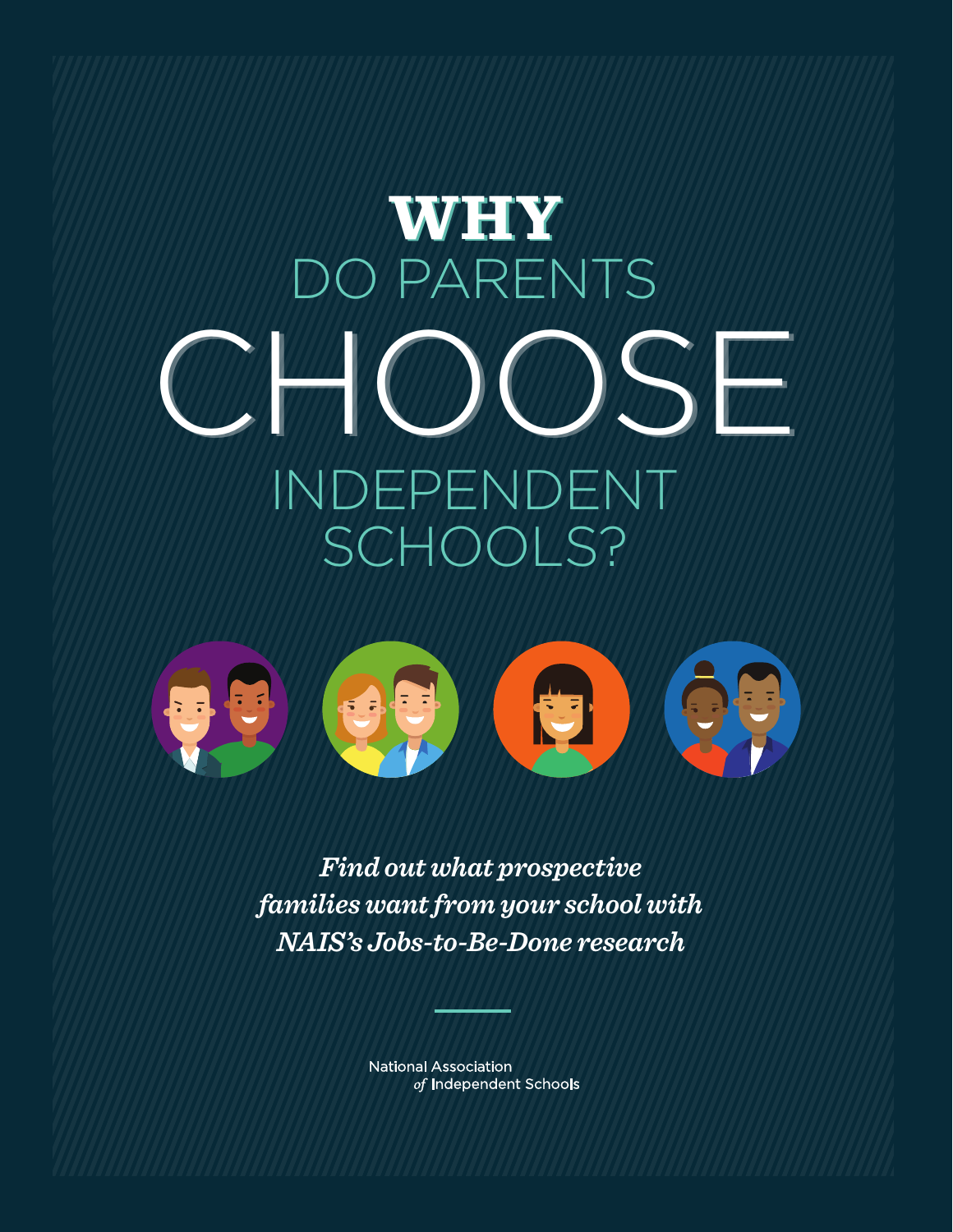*The National Association of Independent Schools provides services to more than 1,900 schools and associations of schools in the United States and abroad, including more than 1,600 nonprofit, private K–12 schools in the U.S. that are self-determining in mission and program and are governed by independent boards. NAIS works to empower independent schools and the students they serve.*

#### **LEARN MORE AT** *www.nais.org*

All rights reserved. No part of this publication may be reproduced, stored in or introduced into a retrieval system, or transmitted in any form or by any means (electronic, mechanical, photocopying, recording, or otherwise) without prior written permission of NAIS. The scanning, uploading, and distribution of this book via the Internet or via any other means without the permission of the publisher is illegal and punishable by law. Brief quotations or excerpts of this publication for use in reviews or professional works are permitted as provided under intellectual property law.

ISBN: 978-1-63115-033-3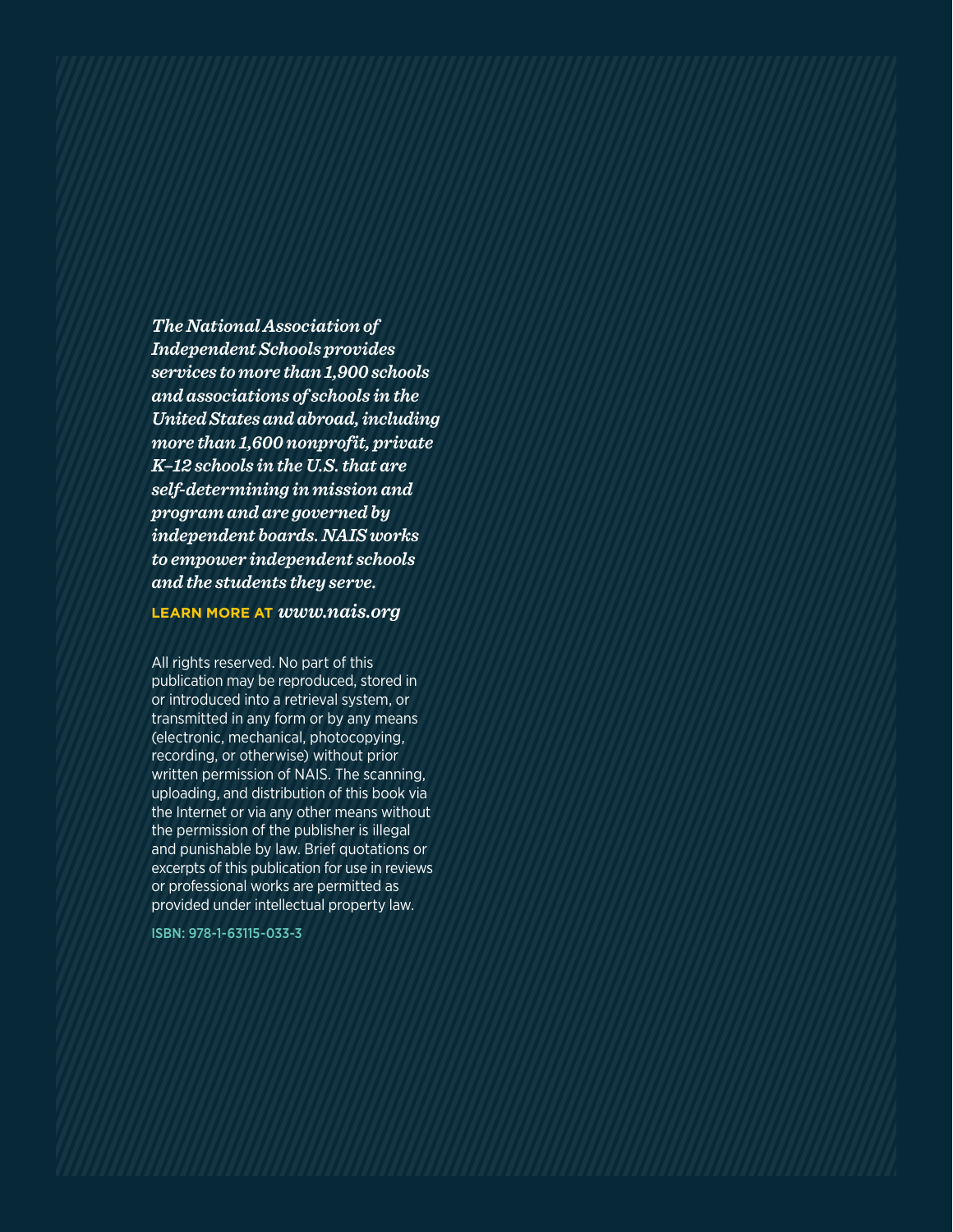Independent schools are facing rapid change in a complex environment. Some schools are struggling to reach full enrollment. Many are working to control expenses and achieve financial sustainability.

Determining what motivates both your current and prospective parents can help your school focus its offerings and rein in expenses. It can also help you tailor how you communicate your school's unique value, boosting enrollment and parent satisfaction levels.

To assist you and other NAIS members in this venture, NAIS conducted research on parental decision-making using a methodology called Jobs to Be Done. The findings, drawn from a series of interviews with parents who recently made an enrollment decision for their children, can help your school focus on the things that matter most to families.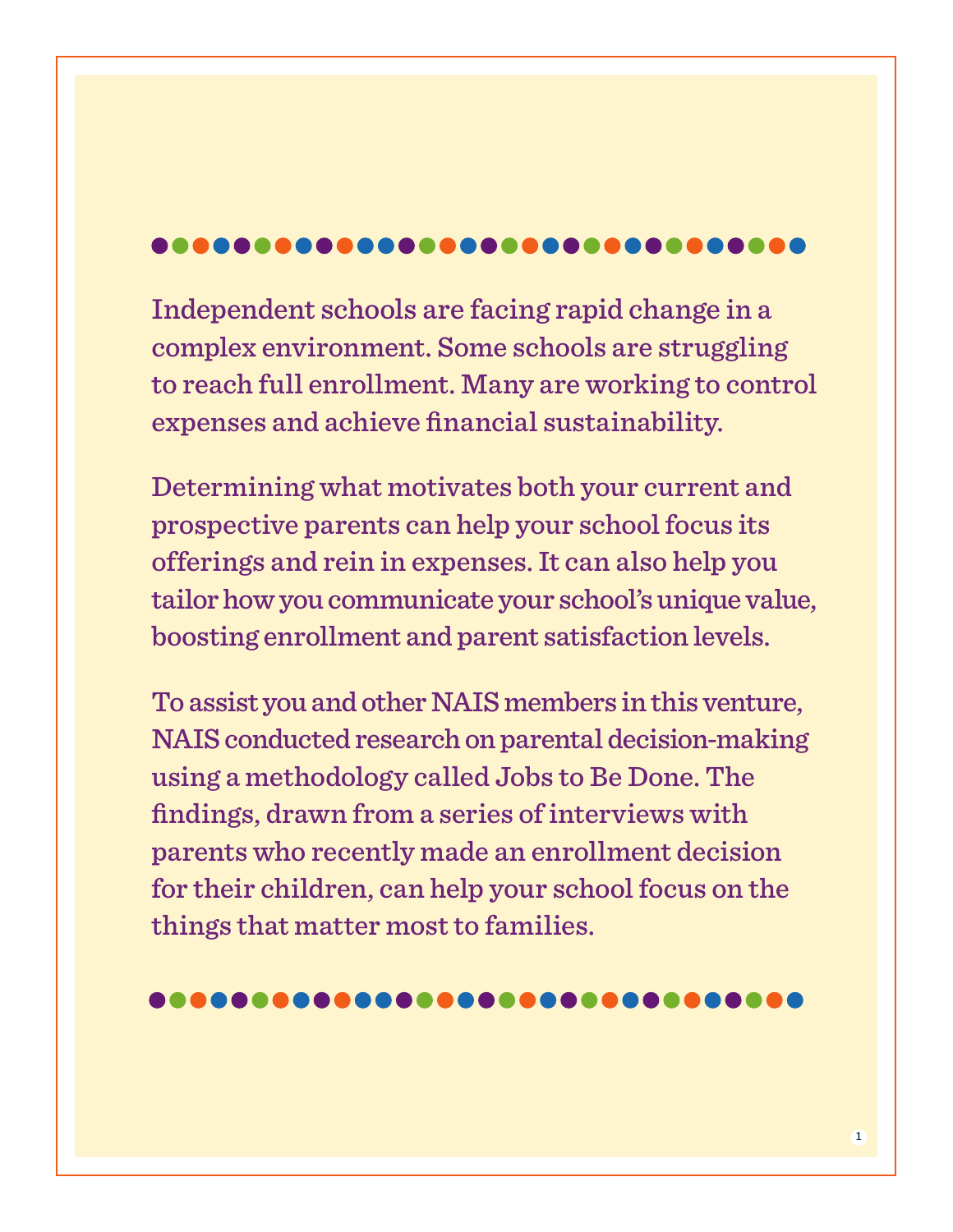## WHAT *is* A JOB TO BE DONE?

*Jobs to Be Done (JTBD) is based on the theory that consumers have a particular "job" that they want each product or service to help them accomplish. The job may be little (such as "help me pass the time on a long airplane flight") or big ("help me gain the credentials to get a better job"). But in each case, the purchaser wants to make progress in some way.* 



**When my child's school is failing him or her — either academically or by not providing a safe learning environment — help me find a school that will address those obstacles, so I can ensure that my child will not fall further behind and will eventually thrive in school.**



**When I have a child who is intelligent and emotionally mature, help me find a school that will continue that growth so I can ensure my child will fulfill his or her potential, mature, and be prepared for college.**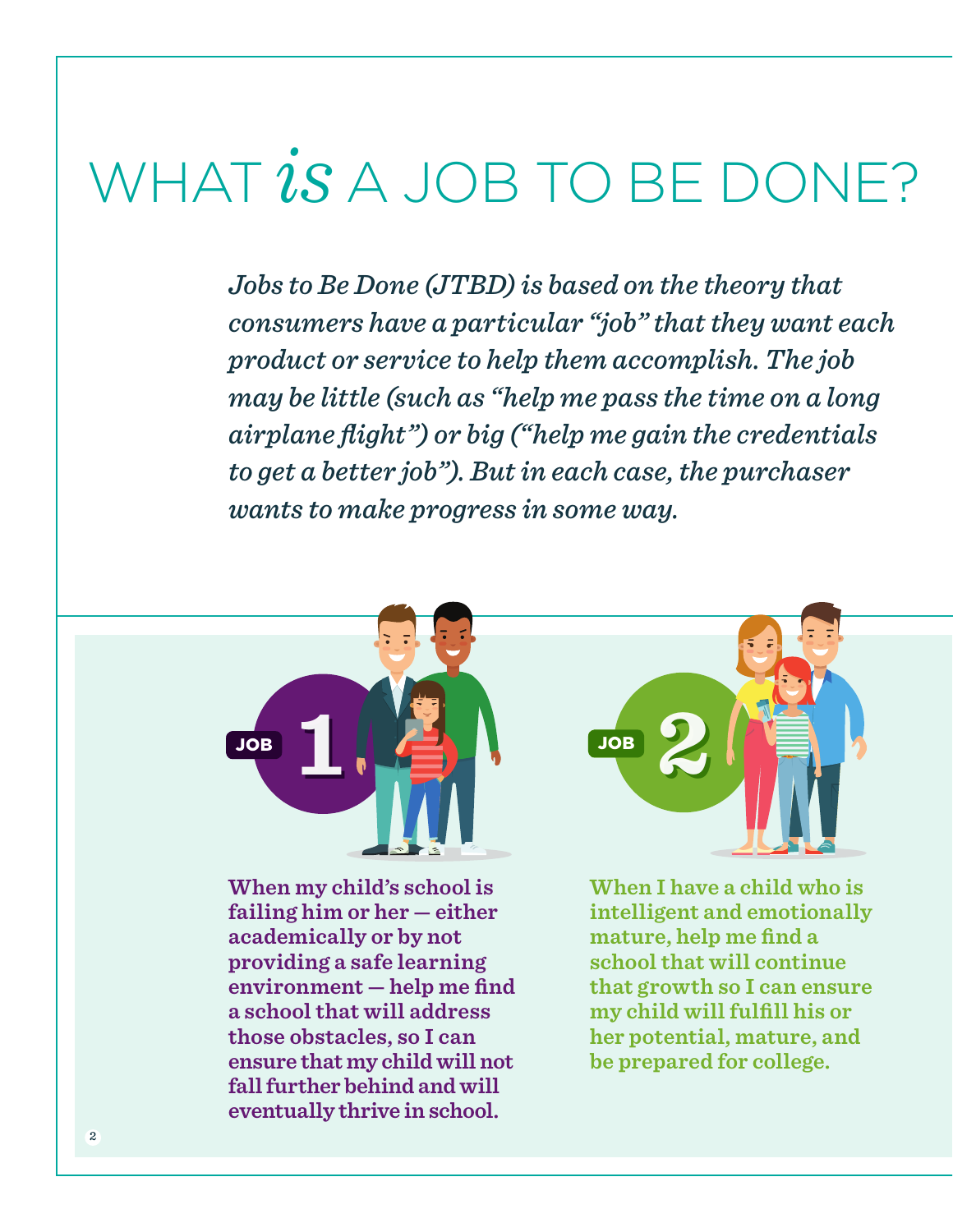JTBD research begins with a series of interviews with people who have just started using a product or service ("hired") or just stopped using it ("fired"). The interview results are analyzed to find common behavior patterns that are observable (what customers did) rather than aspirational (what customers say they would do).

Because the JTBD interviews are based on actual behavior, they include the true hiring and firing criteria and the trade-offs people actually made. JTBD helps uncover what truly motivates a person to buy or use a service, not just features they might like.

NAIS used the JTBD methodology to better understand what motivates parents to choose independent schools. By analyzing interviews with parents and conducting a cluster analysis, NAIS was able to identify four primary reasons parents choose independent schools. Parents in each of the four "Jobs" have similar functional, emotional, and social needs that they are trying to fulfill.

By using the JTBD research to understand parents' needs, your school can better communicate your unique value and focus your offerings to better align with market demand.



**When a school is focused almost solely on test scores and academic curriculum, help me find a school that will focus on my child's social and emotional development, so I can be sure that my child will be a well-rounded and productive member of society.**



**When my child has talents that must be cultivated and I have a select set of acceptable colleges, help me find a school with an excellent academic program and outstanding reputation, so I can ensure my child gets into one of the select set of schools and fulfills his or her potential.**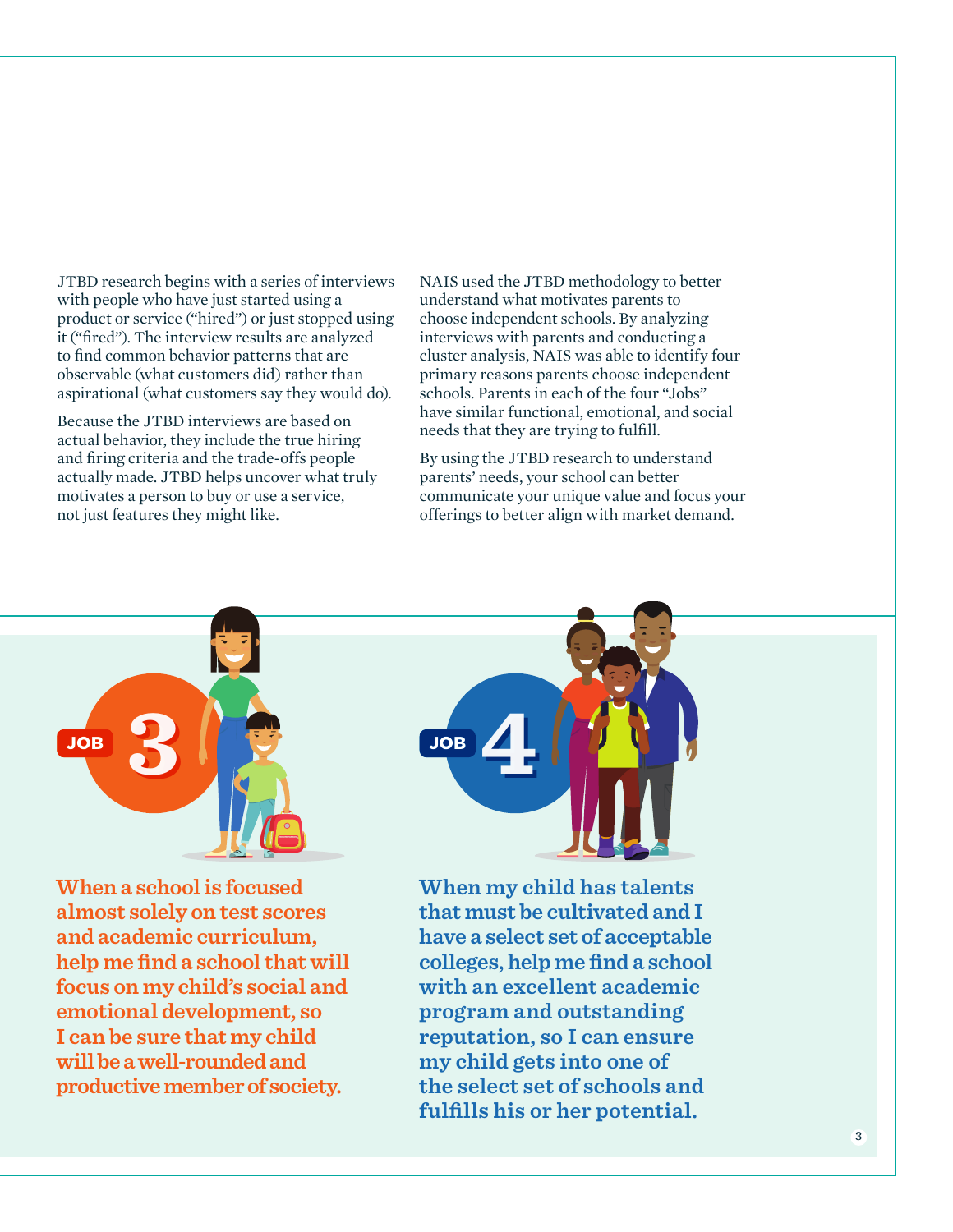### WHAT A JOB 1 PARENT WANTS

*When my child's school is failing him or her—either academically or by not providing a safe learning environment—help me find a school that will address those obstacles, so I can ensure that my child will not fall further behind and will eventually thrive in school.*



#### **"Michael and Tony"**

**Michael and Tony's daughter is in third grade and struggling with reading. She was diagnosed with dyslexia recently and started receiving some extra help, but her current school is not providing the attention she needs. Her classmates are teasing her, and she is beginning to dread going to school. They need a new school that can give their daughter more attention so she doesn't fall behind.**



#### **THIS SITUATION IS**  *MORE* **ABOUT**

- **▶ Leaving the current school** because it is not working
- **▶ Reassuring parents that the** new school is capable of helping their child thrive
- **→ Helping a child overcome** a bad experience in school
- **→** Solving a problem quickly or addressing the situation immediately
- **▶ Preventing the child from** falling behind or continuing to struggle to learn

- **→** Having a plan or knowing the plan for the child
- **→** Having a school that is close to home (within reason)
- **▶ Finding the lowest-price option**
- **▶ Achieving academic excellence** in the traditional sense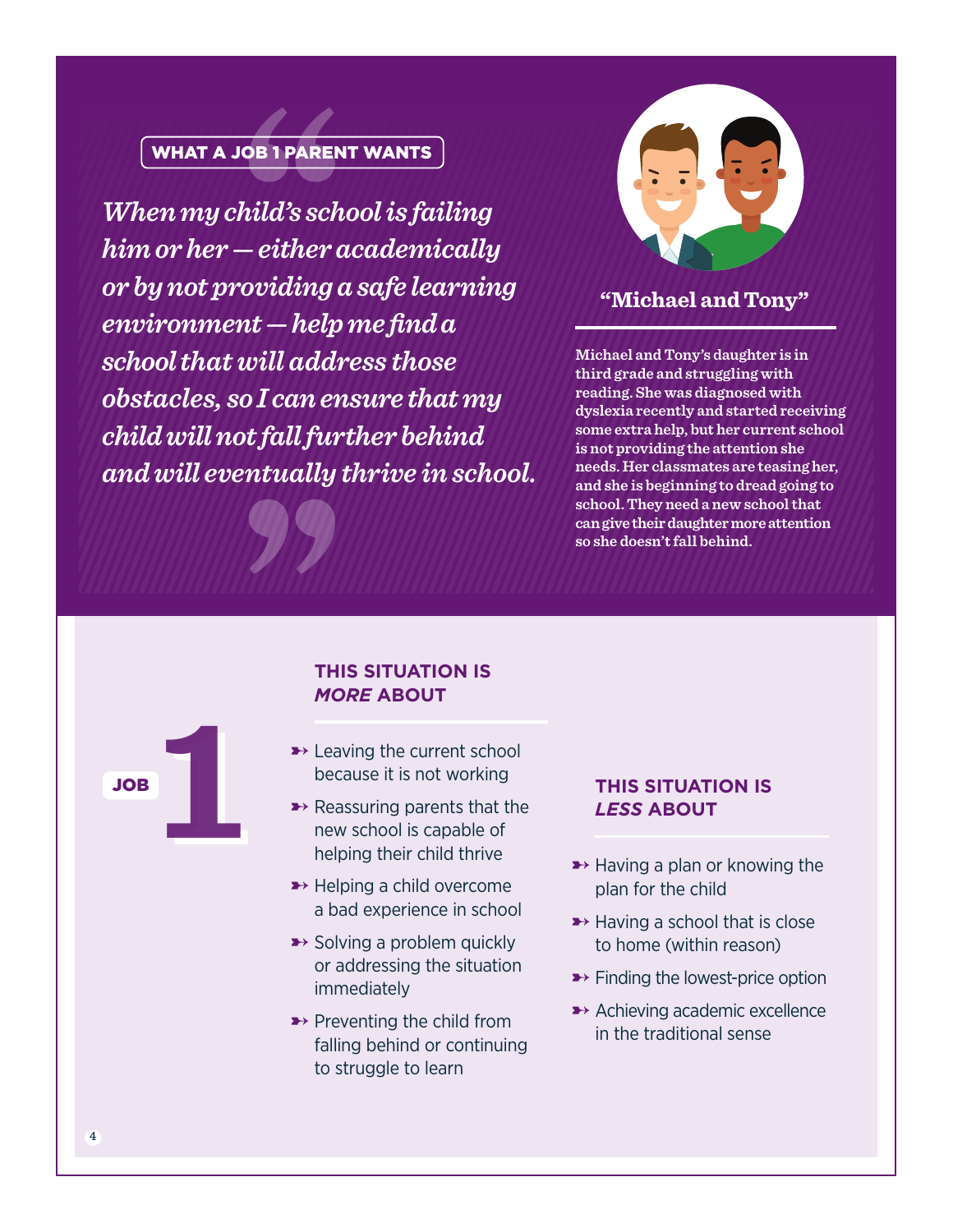

 **"Anne and John"**

**Anne and John's daughter is about to graduate from a K–8 school. They want to give her a safe space to grow and learn, free from the social distractions she may encounter in a very large high school. They are looking for a school that will challenge their daughter academically and emotionally while providing solid guardrails to keep her focused. They also want to find a community where other parents share similar values.** 

WHAT A JOB 2 PARENT WANTS

*When I have a child who is intelligent and emotionally mature, help me find a school that will continue that growth so I can ensure my child will fulfill his or her potential, mature, and be prepared for college.*

#### **THIS SITUATION IS**  *MORE* **ABOUT**

- **→ Moving to an environment** that fosters the child's growth
- **→ Providing a meaningful** school experience
- $\rightarrow$  Providing a challenge academically and emotionally
- $\rightarrow$  Preparing the child for college and helping him or her mature

- **→** Getting the child into the "best" middle schools, high schools, or colleges (Ivy League, etc.)
- **▶ Handling difficulties with** learning or troubled situations
- **EXECUPEREN** Fulfilling the parents' desires for the child, regardless of what the child wants

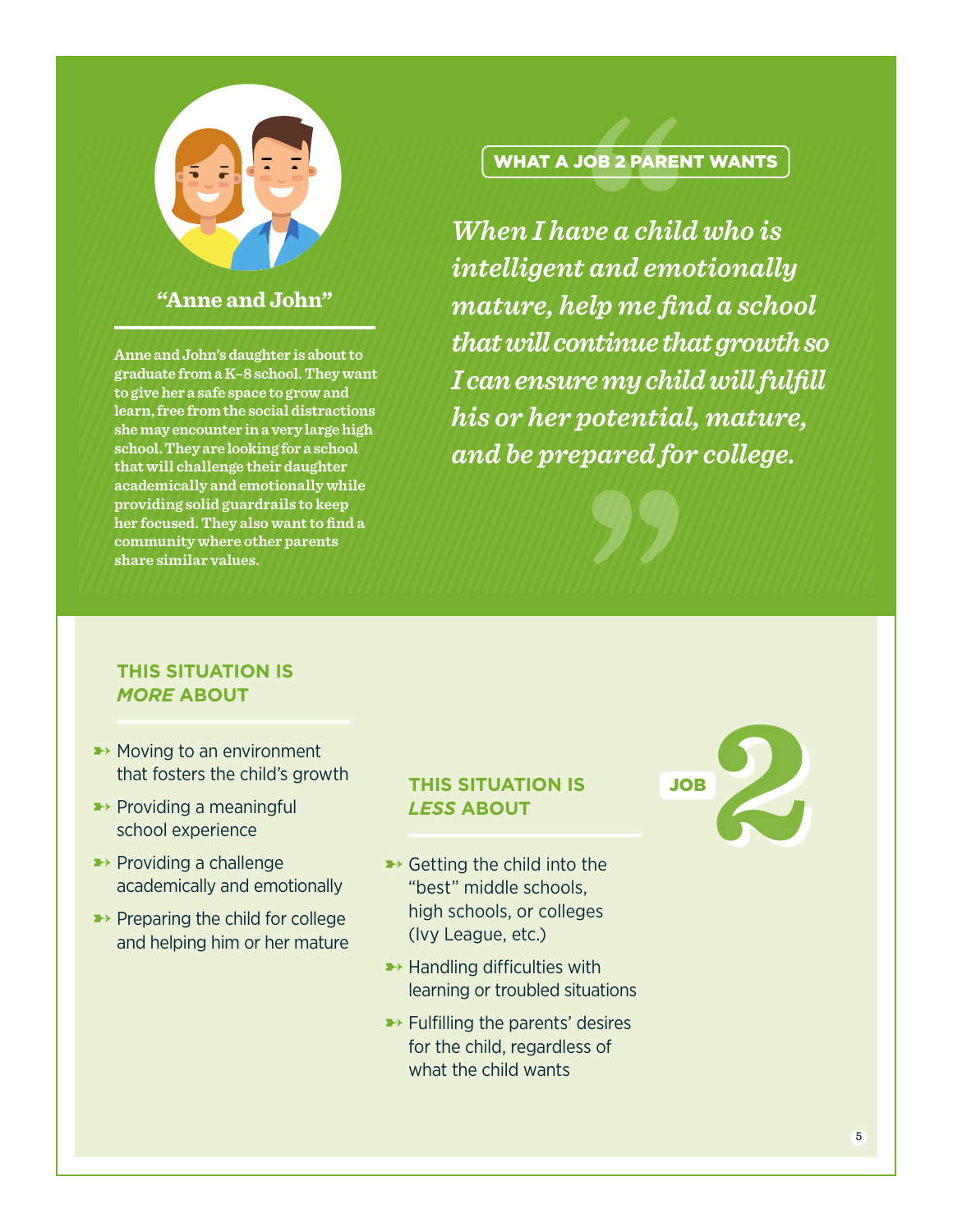#### WHAT A JOB 3 PARENT WANTS

*When a school is focused almost solely on test scores and academic curriculum, help me find a school that will focus on my child's social and emotional development, so I can be sure that my child will be a well-rounded, productive member of society.*



**Jen's son is starting kindergarten this year. Until now, Jen's mother has taken care of him at home. Jen is concerned her son is too used to being the center of attention and may be a bit selfish. She wants to expose him to kids from all different backgrounds in a school that will address his social and emotional development and teach him to be a good member of society. In addition, she is concerned about the public schools' focus on standardized testing.**



#### **THIS SITUATION IS**  *MORE* **ABOUT**

- **► Helping the child be a** "whole" or "better" person
- $\rightarrow$  Helping the child integrate into society
- **→** Teaching the child how to interact with others who might be different
- $\rightarrow$  Applying knowledge in the real world through projects, etc.

- **▶ Focusing solely on academic** learning or pressures
- **▶ Learning through traditional** skill-and-drill pedagogy
- **▶ Reinforcing a specific set** of values, morals, or ethics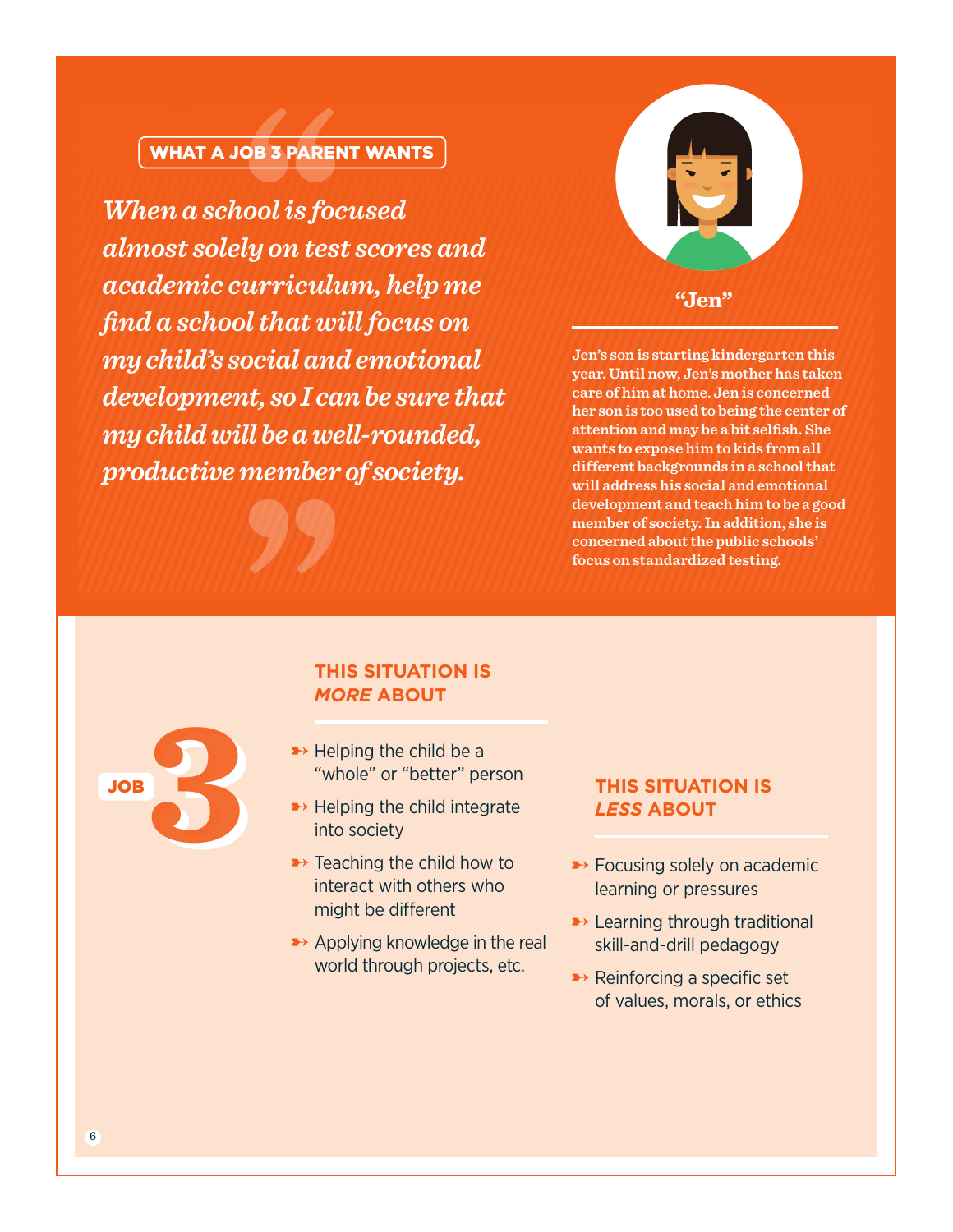

**Gina and her husband Tim both graduated from Yale. Their son is in sixth grade and is very bright, placing at the top of his class regularly. He's also very good at sports and other extracurricular activities. Gina and Tim feel that their role is to give him the "best" education so he can get into Yale or a comparable Ivy League school. They want him to have an elite network and top job opportunities.** 

### WHAT A JOB 4 PARENT WANTS

*When my child has talents that must be cultivated and I have a select set of acceptable colleges, help me find a school with an excellent academic program and outstanding reputation, so I can ensure that my child gets into one of the select set of schools and fulfills his or her potential.*

#### **THIS SITUATION IS**  *MORE* **ABOUT**

- **→** Getting into the best colleges
- $\rightarrow$  Meeting the goals of highly educated and motivated parents who believe education is important for their child
- **→ Choosing a school that has a** good reputation locally and top rankings nationally
- **→** Choosing a school that can demonstrate high matriculation rates to the most selective colleges
- **→ Fulfilling the parents'** educational plans for the child

- **▶ Achieving social and** emotional well-being, unless it's required for success
- $\rightarrow$  Letting the child make his or her own decisions
- **▶ Having a diverse environment**

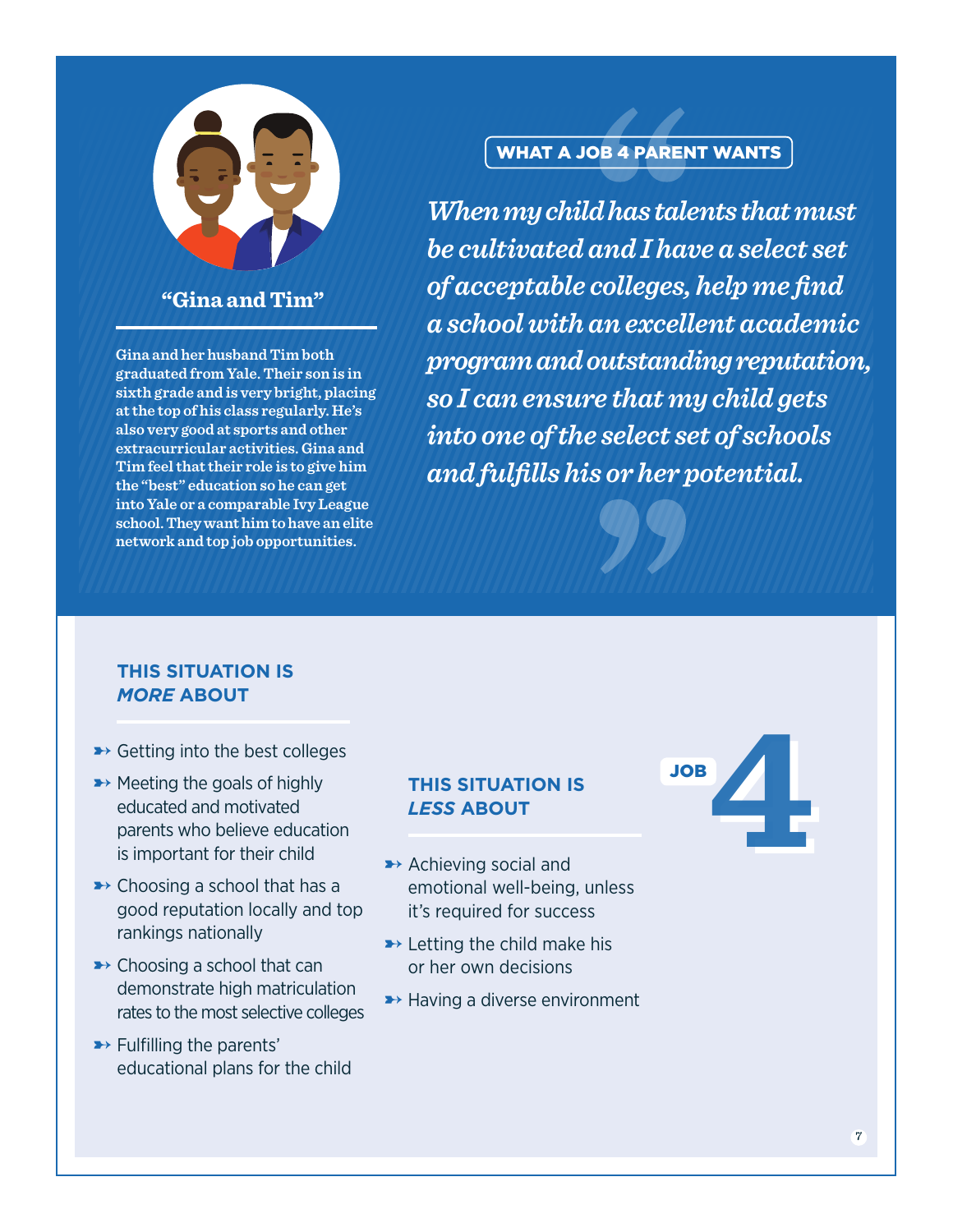## NEXT STEPS

#### , . . . . . . . . . . NGA AA

**Use NAIS's Jobs-to-Be-Done research to move forward strategically at your school. Consider these steps.**



**Know the makeup of your market and find out what Jobs your school fulfills for current parents.**



**Listen carefully to prospective parents and ask more questions. Seek to understand their reasons for leaving previous schools and choosing new ones, their anxieties, and their desired outcomes.**



**Understand what Job(s) your school can serve well. Note that most schools are really good at just one or two. Trying to be all things to all people risks running up costs and diluting your brand in the marketplace.** 



**Examine how well your school's current programs and communications align with those Jobs. Also adjust what you invest in and the way you talk about your school to match parents' desired outcomes.** 



**Listen to unsatisfied parents in other schools to understand how you might create new offerings or package existing ones differently to resonate with those parents.**



**Use the JTBD findings in discussions with your board or leadership team, as well as teachers. What conversations could help you be sure that your offerings match market demands? How can you use Jobs to inform conversations with prospective families or in admission efforts?**

### 

**→ Find out more about how you can use NAIS's research by** going to *www.nais.org* and searching on "Jobs to Be Done."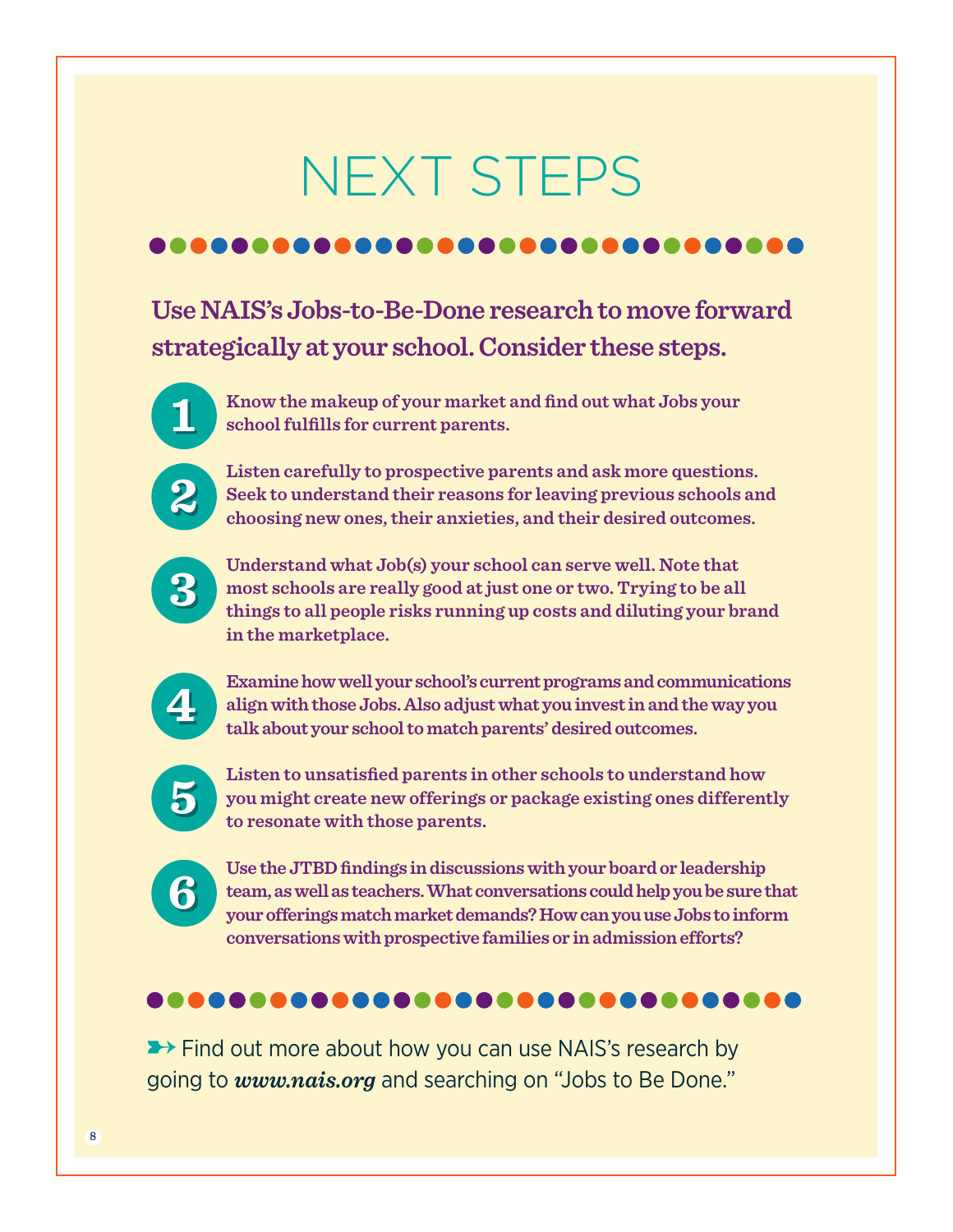